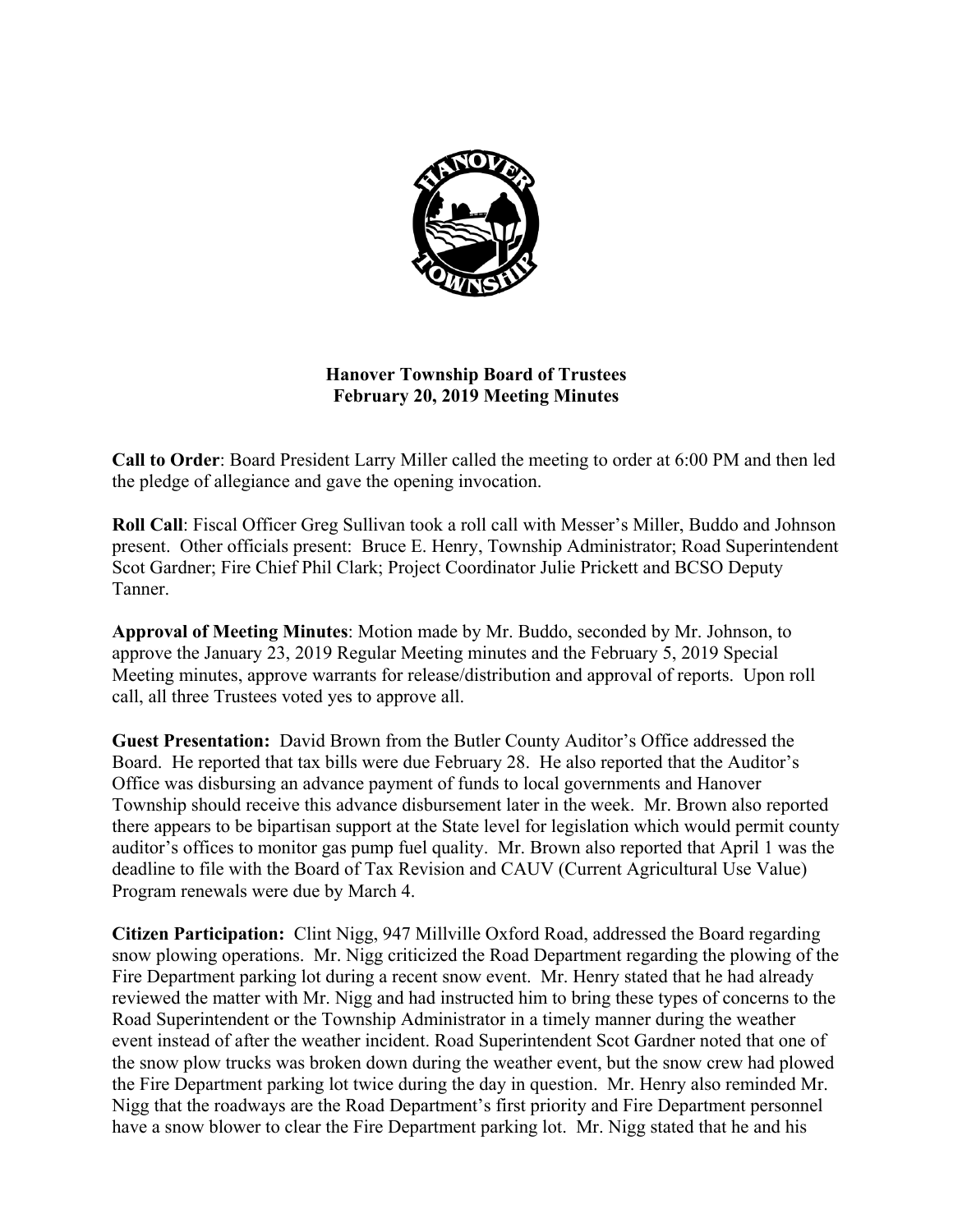crew had used the blower to clear the Fire Department parking lot. Mr. Nigg expressed concern that the Fire Department ramps should be addressed each time the plows come in and out. Mr. Henry indicated the matter had been reviewed with the Road Department. Mr. Miller stated that the matter had been addressed and there was no need to continue to argue.

#### **Administration Reports**

# **Butler County Sheriff's Office District #6 Hanover Township Contract Cars Monthly Report for Jan 2019**

| <b>Activity Area</b><br><b>Month Totals*</b> | YTD       |
|----------------------------------------------|-----------|
| Dispatched Calls: 264<br>٠                   | 264       |
| Felony Reports: 02                           | 02        |
| Misdemeanor Reports: 21<br>$\bullet$         | 21        |
| Non-Injury Crash: 14                         | 14        |
| Injury Crash: 05                             | 05        |
|                                              | .042      |
| Assists/Back Up: 26<br>٠                     | 26        |
| Felony Arrests: 00                           | 00        |
| Misdemeanor Arrests: 06<br>$\bullet$         | 06        |
| <b>OMVI</b> Arrests: 00                      | 00        |
|                                              | .06       |
| Traffic Stops: 15<br>$\bullet$               | 15        |
| Moving Citations: 18<br>$\bullet$            | 18        |
| Warning Citations: 01<br>$\bullet$           | 01        |
| Civil Papers Served: 2                       | 02        |
| <b>Business Alarms: 0</b><br>$\bullet$       | 00        |
| Residential Alarms: 11                       | 11        |
| Special Details: 20<br>٠                     | 20        |
| COPS Times: 5,200 (Min.)<br>$\bullet$        | 5,200 Min |
| Vacation Checks: 42                          | 42        |

\*\*\*\*\*\*\*\*\*\*\*\*\*\*\*\*\*\*\*\*\*\*\*\*\*\*\*\*\*\*\*\*\*\*\*\*\*\*\*\*\*\*\*\*\*\*\*\*\*\*\*\*\*\*\*\*\*\*\*\*\*\*\*\*\*\*\*\*\*\*\*\*\*

Reporting: Prepared by BEH.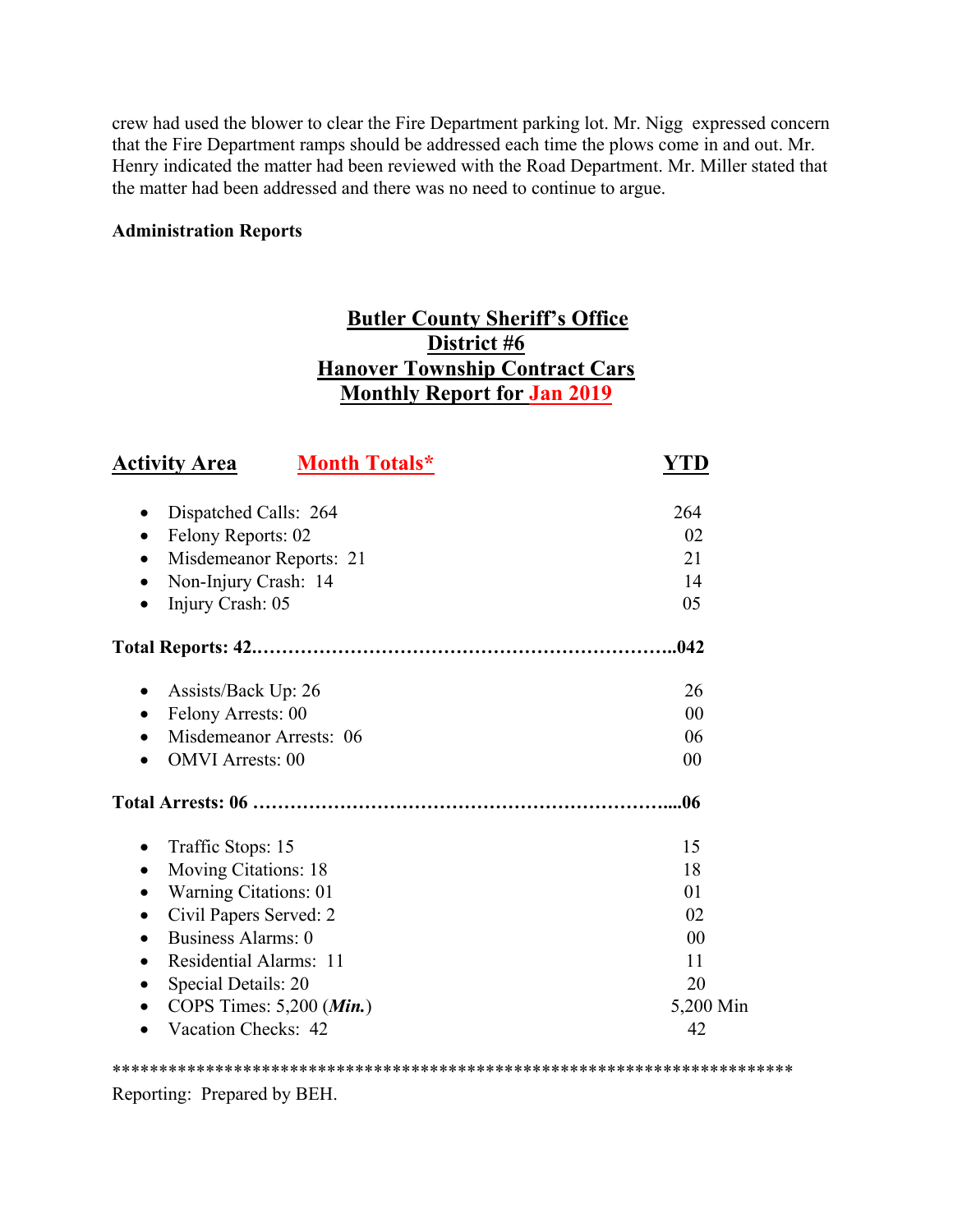*Fire/EMS*: Chief Clark presented the following report for the month of January 2019:

## **Hanover Township Fire Department Monthly Report for January 2019- Phil Clark Fire Chief (Presented in February 2019)**

Run and detail activity for the Fire and EMS operations are reflected in the following numbers:

|                                                 |     | <b>Month</b>                                      | <u>YTD</u>                 |
|-------------------------------------------------|-----|---------------------------------------------------|----------------------------|
| <b>Emergency Medical Operations/Squad Runs:</b> |     | 54                                                | 54                         |
| Motor Vehicle Accidents:<br>٠                   |     | 06                                                | 06                         |
| Fire Runs:<br>$\bullet$                         |     | 12                                                | 12                         |
| Fire Inspections:<br>٠                          |     | 01                                                | 01                         |
| Knox Box Details<br>٠                           |     | 00                                                | 00                         |
| Other<br>$\bullet$                              |     | $00\,$                                            | 00                         |
| Total for the month:<br>$\bullet$               |     |                                                   | <b>73 Runs/Operations</b>  |
| <b>Total Year 2019: 73 Runs/Operations</b>      |     | (Fire/EMS Runs)<br>(Jan 2018: 71 Runs/Operations) |                            |
| Total for 2018                                  | 777 |                                                   |                            |
| Total for 2017                                  | 689 |                                                   |                            |
| Total for 2016                                  | 705 |                                                   |                            |
| Total for 2015                                  | 733 |                                                   |                            |
| <b>Total for 2014</b>                           | 809 |                                                   | 5 year average: 743        |
| Total for 2013<br>2006                          | 750 |                                                   | 13 Year Average: 707 since |
| Total for 2012                                  | 693 |                                                   |                            |
| Total for 2011                                  | 719 |                                                   |                            |
| Total for 2010                                  | 748 |                                                   |                            |
| Total for 2009                                  | 676 |                                                   |                            |
| Total for 2008:                                 | 669 |                                                   |                            |
| Total for 2007:                                 | 717 |                                                   |                            |
| Total for 2006:                                 | 505 |                                                   |                            |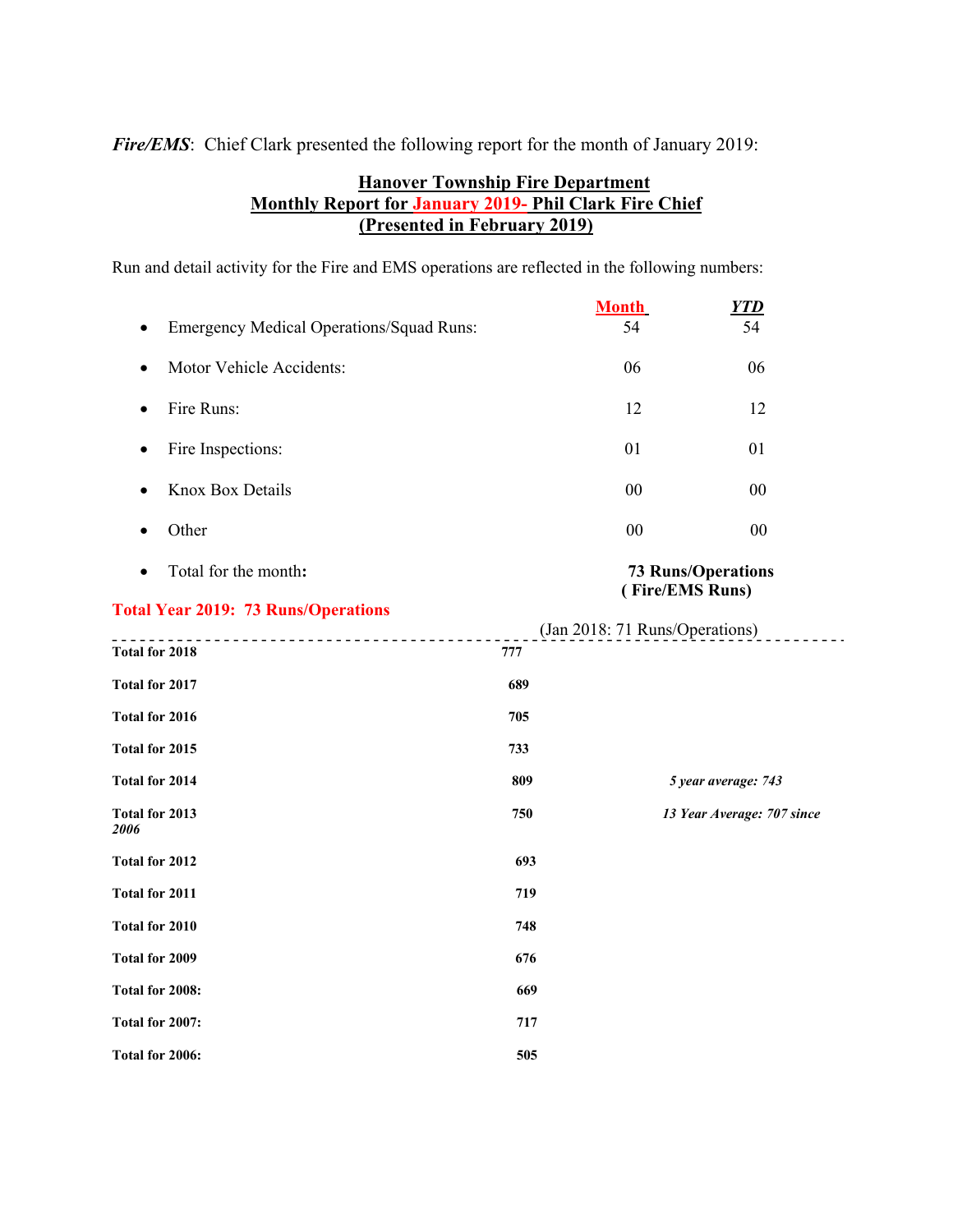*Lucas System Demonstration*: Fire Chief Clark, Lt. Goble, Lt. Rhodus and Deputy Tanner demonstrated how to operate the Lucas System which was recently acquired by the Fire Department. Chief Clark explained that the new equipment will be used to perform chest compressions on patients in need of CPR. Chief Clark reported that a donation from Judge Bressler helped defray the cost of the new equipment. Judge Bressler made the donation in memory of his wife who had passed away from a heart attack.

*Road/Cemetery*: Road Superintendent Scot Gardner presented the following report for the month of January 2019:

#### **SUPERINTENDENT'S REPORTS (February 20, 2019)**

Millville Cemetery Operations Report January 1 through January 31, 2019

| 6 Graves sold to Township residents $(Q, $610)$ ----------- \$3,660.00    |        |
|---------------------------------------------------------------------------|--------|
| 0.00 Graves sold to nonresidents $(a)$ \$895)---------------------\$ 0.00 |        |
|                                                                           | 0.00   |
|                                                                           |        |
|                                                                           | 0.00   |
|                                                                           | 0.00   |
| Foundation and Marker installation fees--------------------S              | 345.60 |
|                                                                           | 0.00   |
|                                                                           | 0.00   |
|                                                                           |        |

Other Cemetery activities:

- 1. Fixed graves and sink holes
- 2. Cleaned the office and garage
- 3. Worked on equipment

#### **Road, Streets and Park (Scot Gardner)**

- 1. Took down the decorations at the Community Center.
- 2. Picked up a deer carcass on Stahlheber Road and one on Hogue Road.
- 3. Repaired pot holes on multiple roads.
- 4. Performed ice and snow control on January 12, 13, 17,19, 20, 22, 24, 27, 28, 29 and 30.
- 5. Plowed gravel off Stahlheber Road multiple times.
- 6. Picked up garbage around recycling dumpsters twice a week.
- 7. Worked on equipment.
- 8. Got Duke Energy to replace the missing street light on 177 and Beissinger Road.
- 9. Performed monthly truck, park, and storm water inspections.

#### *Administrator's Report (Financials and Personnel Issues)*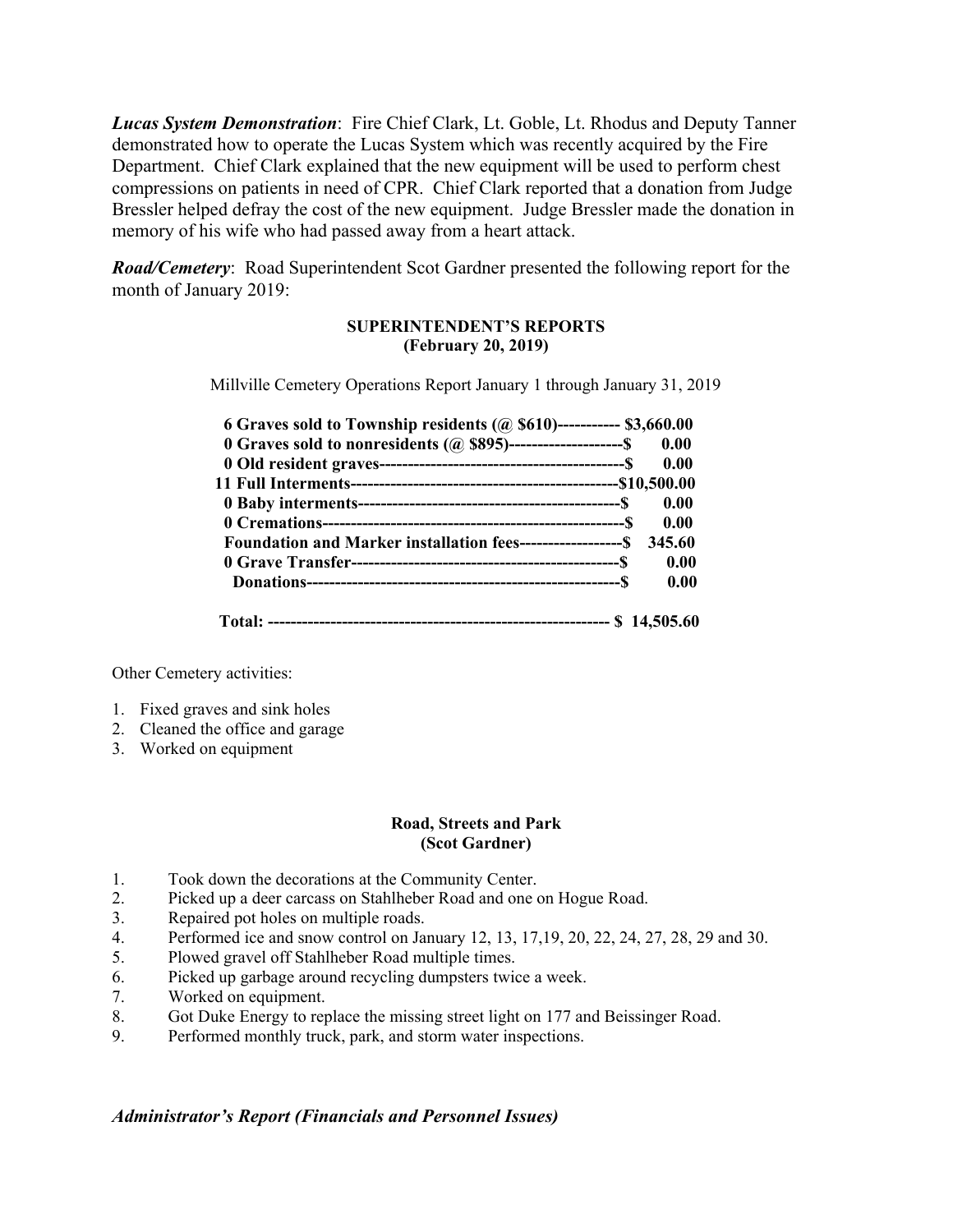Mr. Henry presented the following report to the Board:

#### **Administrator January Summary Report (February 2019)**

- **Fire/EMS Run Data:** Dispatch Log information for January 2019; Prepared summary overview of data.
- **Fire Department**: Processing backgrounds for new hire candidates.
- **Nuisance Properties:** Very little action; talked with Shady Nook attorney stating we need final documentation for contacting the County Land Bank. Must have the letter with final position by February 20th.
- **Township 2019 Road Program:** Township approved program was submitted to the County Engineer. Proposed program was also published in the Township Newsletter that was delivered to residents the week of November 5th. Reviewed in December for final recommendation to the Board for the February meeting. Adjustment was made to eliminate Hussey Road improvements due to Island Lake Dam Issues impacting the roadway.
- **Outside Legal Counsel:** Finalizing work with Montgomery Rennie and Jonson law firm on ongoing issues at the state level.
- **Records and Records Commission**: A Records Commission meeting was held December 12, 2018. New Records Commission was formed in January. Working on changes approved by the Records Commission in regard to the existing retention schedule. Still need space for new records.
- **Board, Financial Reports and Payroll Reports (ongoing)**: Obtained data from the Fiscal Officer and prepared Township funds analysis for the monthly Board meeting. Prepared Trustee packets. Prepared numerous contracts and permits for facility rentals. Worked with Ms. Prickett on payroll issues and time sheets for staff.
- **OTA Conference:** Attended training classes at the OTA Conference in Columbus January 30th through February 1st. Passed on relevant information to the Cemetery and Road Department supervisors.
- **State and Federal Reporting Requirements:** Prepared and submitted required reports to SERB, BWC, Safety Council, OSHSA Form 300AP and True Up for BWC Premium rating adjustment.
- **Wencella Drive Drainage Issues:** Began investigation into sink hole problems in and out of the right of way. Will be working on information and documents to seek help from the County Engineer's Office. Road Department did some initial repair work in the right of way.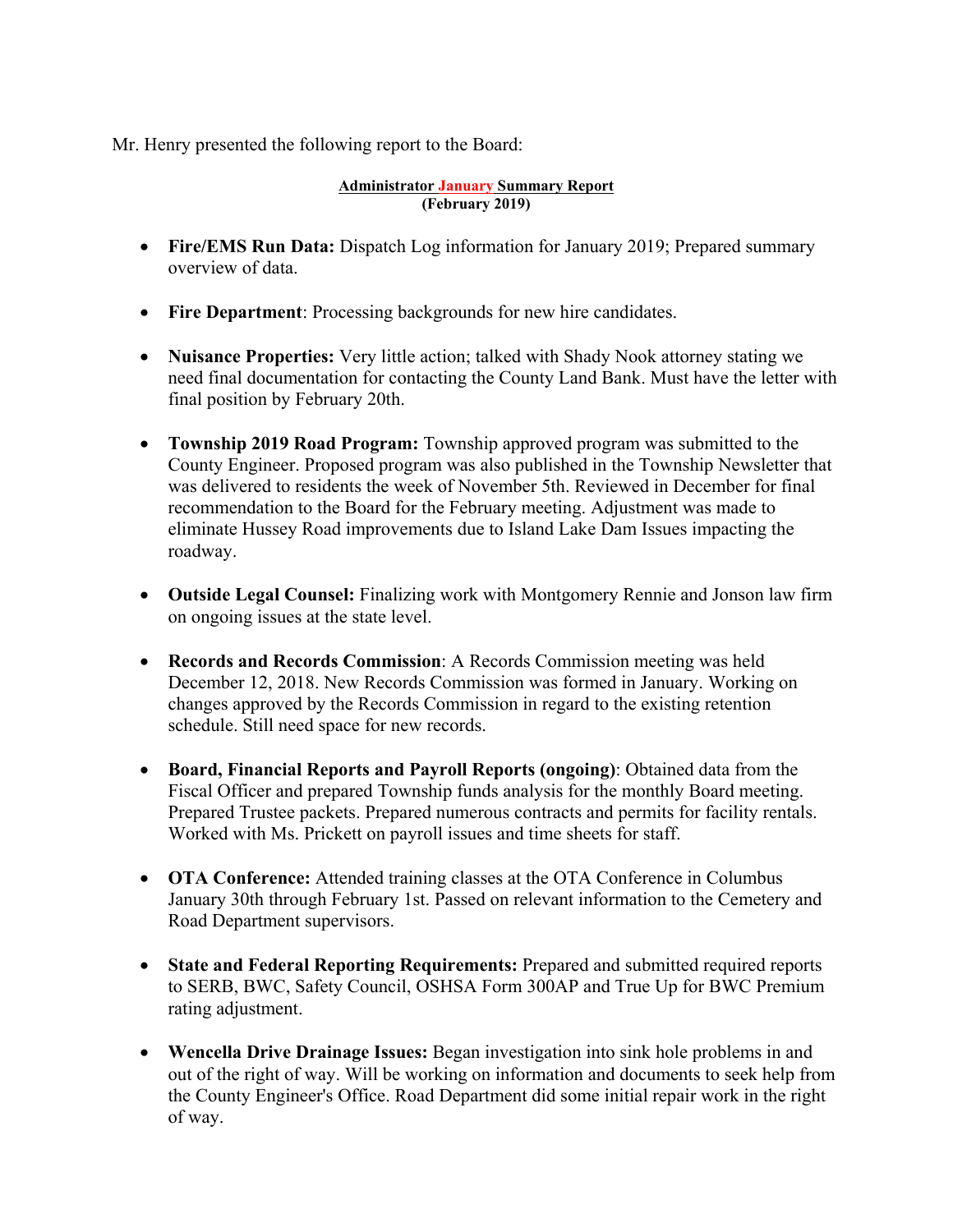**Strategic Planning Issues and Challenges:** Prepared an outline of strategic planning issues, challenges and equipment needs for the years 2019-2024 for review by the Board of Trustees at a future planning session.

## **Personnel Actions and Other Items of Note**

## *Personnel actions and appointment of new personnel:*

## *Fire Department:*

Tyler Caudill FF/EMT-B resigned effective February 1, 2019.

There were five candidates who were initially approved by the Board being screened for final assignment to the Fire Department.

In consultation with the Fire Department Administration, the Fiscal Officer and Township Administrator developed a payroll/Pay Plan policy which memorializes the directives set forth by the by Board of Trustees.

## *Road Department and Cemetery:*

Adding one part time/ seasonal snow plow driver and road work person. Mark Mayer 5971 State Road Hamilton, Ohio 45013 as a Public Works Worker II (CDL) at \$16.00 per hour as per the Pay Plan effective February 19, 2019.

## *Other General Actions Non-Personnel Related: (Still in Progress- Ongoing)*

**Ongoing: Studying ways to secure records** properly and find space as the Township storage is limited at this time. Also still have to finish new formatting of approved Records Retention Schedule to be presented to the state. Older files have been placed in file cardboard storage boxes. (Still working on these issues). Records storage is a problem as space is very limited.

**Admin Security and Protection of Records**: This issue needs to be addressed as soon as the budget will allow. Proposals have been sought in earlier in the year. Waiting on possible alternatives.

**Road Department Truck**: The unit is in final phases of completion. Should have the unit by the end of April 2019.

**Strategic Planning Session Needed**: A working meeting is recommended to assess the direction of the Township and priorities as schedule changes, costs, and settlements of new revenue have been received. This would include discussion of the adjustments made to the 2018 Road Program, the 2019 Road Program issues, equipment purchases, and projections for the future. Date was set for February 5, 2019. **Of Note- Budget Information for January 31, 2019** 

**Cash Balance as of January 31, 2019: \$1,285,186.49**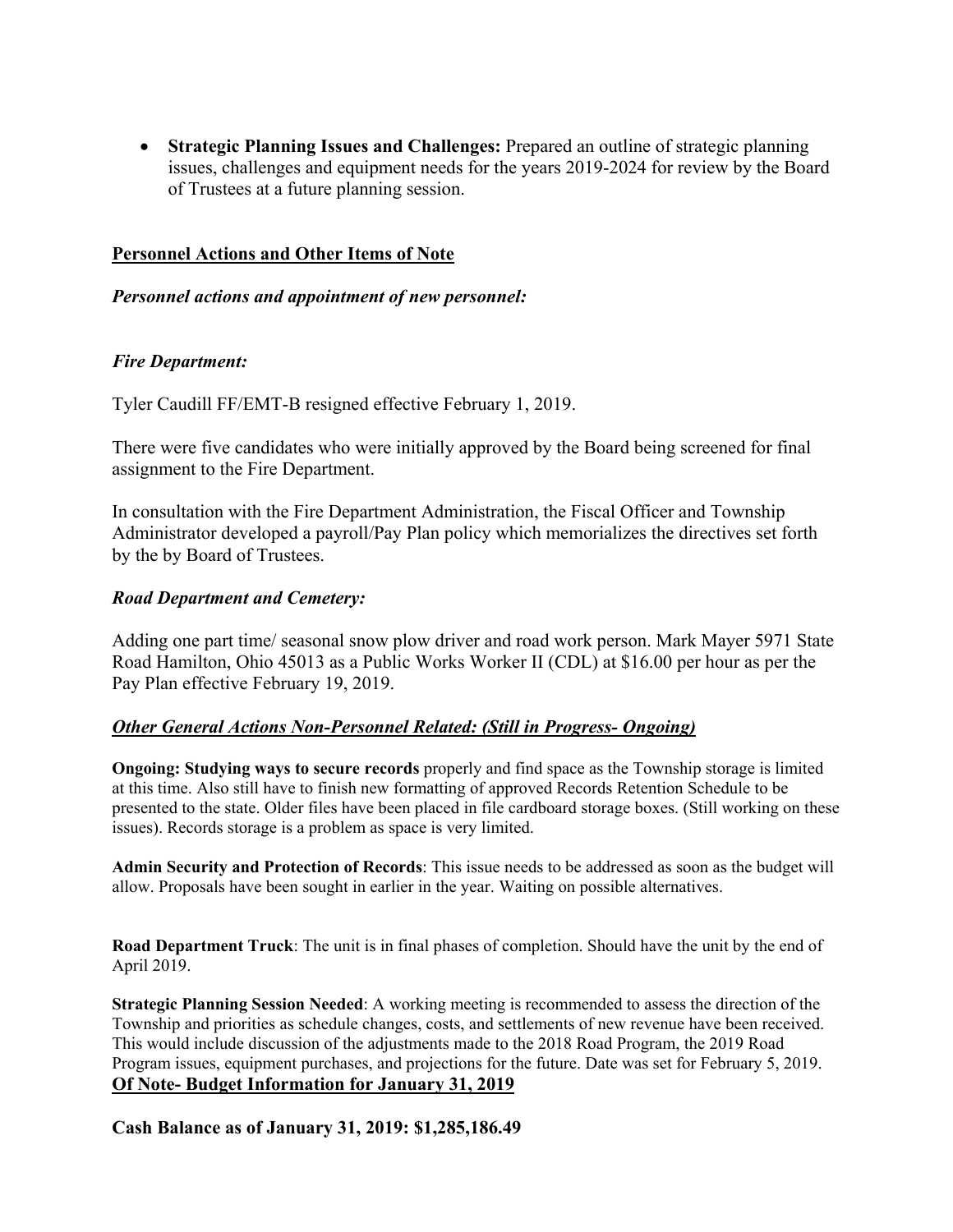#### **1) Total Expenditures all funds for January 2019**: \$180,277.53 / **Revenue:** \$49,491.48 **2) Total General Fund cash on hand January 2019: \$**409,690.99 (31.88%) of Total funds **3) Total Fire/EMS Fund cash on hand January 2019**: \$426,188.67 (33.16%) of Total funds

**4)** *Monthly Revenue and Expenditure Reports by fund are attached to this report.* 

#### *History of Cash Balances*

Jan-Cash Balance: \$1,380,611.21 Feb-Cash Balance: \$ 1,331,175.05 Feb: \$1,158,413.75 Mar-Cash Balance: \$1,259,054.92 April-Cash Balance: \$1,546,929.78 May-Cash Balance: \$1,524,373.14 May: \$1,477,662.73 June-Cash Balance: \$1,506,977.71 July-Cash Balance: \$1,517,738.15 Aug-Cash Balance: \$1,286,101.15 Sept-Cash Balance: \$1,533,842.91 Oct- Cash Balance: \$1,444,676.89 Nov- Cash Balance: \$1,384,569.72 **Dec-Cash Balance: \$1,324,682.90** 

#### **Fiscal Year 2016** Fiscal Year 2017

 **Jan- Cash Balance: \$1,086,880.70 Feb- Cash Balance: \$ 975,051.11 Mar- Cash Balance: \$ 929,271.02 Apr- Cash Balance: \$1,259,751.18 May- Cash Balance: \$1,256,517.69 June- Cash Balance: \$1,231,659.27 July- Cash Balance: \$1,136,203.94 Aug- Cash Balance: \$1,088,071.02 Sept- Cash Balance: \$1,231,337.97 Oct-** Cash Balance: \$1,199,176.98 **Nov- Cash Balance: \$1,083,268.01 Dec-** Cash Balance: \$1,046,996.51

#### **Fiscal Year 2018**

 **Jan- Cash Balance: \$1,163,186.72 Feb- Cash Balance: \$1,073,432.10 Mar- Cash Balance: \$1,074,034.55 Apr- Cash Balance: \$1,716,834.06 May- Cash Balance: \$1,692,832.17 June- Cash Balance: \$1,622,292.66** 

#### **Fiscal Year 2014 Fiscal Year 2015**

| \$1,148,374.71 |
|----------------|
| \$1,158,413.75 |
| \$1,551,667.37 |
| \$1,458,584.04 |
| \$1,477,662.73 |
| \$1,393,267.44 |
| \$1,332,264.37 |
| \$1,125,949.35 |
| \$1,449,880.79 |
| \$1,362,945.99 |
| \$1,194,472.00 |
| \$1,093,559.61 |
|                |

| .lan: | 888,346.09<br>S |
|-------|-----------------|
| Feb:  | S<br>902,459.77 |
| Mar:  | 900,176.59<br>S |
| Apr:  | \$1,471,639.15  |
| May:  | \$1,413,018.92  |
| June: | \$1,359,085.19  |
| July: | \$1,321,950.79  |
| Aug:  | \$1,274,996.15  |
| Sept: | \$1,646,935.23  |
| Oct:  | \$1,511,096.61  |
| Nov:  | \$1,286,649.51  |
| Dec:  | \$1,243,274.81  |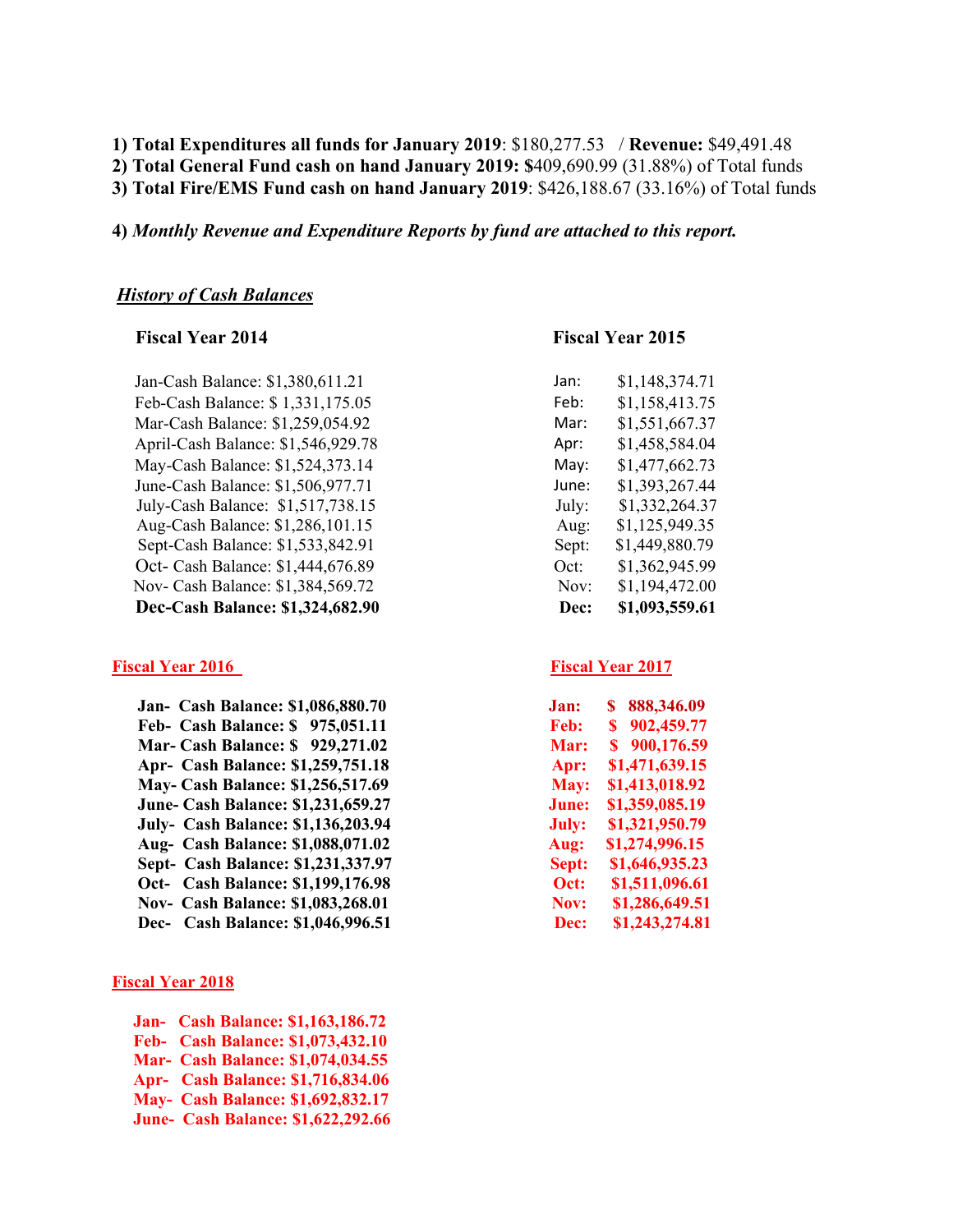|                          | <b>July-</b> Cash Balance: \$1,646,449.31 |
|--------------------------|-------------------------------------------|
|                          | Aug- Cash Balance: \$1,584,537.39         |
|                          | Sept- Cash Balance: \$1,913,802.96        |
| $Oct -$                  | <b>Cash Balance: \$1,598,162.43</b>       |
| $\overline{\text{Nov-}}$ | <b>Cash Balance: \$1,510,806.10</b>       |
|                          | Dec- Cash Balance: \$1,415,972.54         |

#### **Fiscal Year 2019**

 **Jan- Cash Balance: 1,285,186.49** 

**General Notes: The Fiscal Officer and Administrator are very concerned about the ongoing significant negative impact of property devaluations and state cuts have had on the budget/revenues as discussed in previous Board briefings and reports. Plans are underway to make any necessary adjustments for fire operations until levy revenues are received the first half of 2017. Other areas such as road related issues and General Fund problems continue to exist and will need attention as previously discussed. The Tax Budget filed in July 2016 had some significant reductions. Tax revenue is not rebounding and consideration of an operating levy or other related levy in 2017 is critical to the Township well-being.** 

**January 2017: Although expenses were held to essential items in 2016 and the total expenditures for 2016 were below 2015 expenditures showing a reduction of \$52,554.69, the General Fund revenues continue to shrink. The Township cannot continue to provide existing service levels through the General Fund as revenues continue to decrease.** 

**July 2017: The Township has not fully recovered from the State of Ohio cuts in revenue to the Township as well as the decrease property values. AS the lower valuation impacted the tax base, the overall budget and specifically the General Fund has decreased below 2015 levels. Projections for 2018 are slightly better but still below levels prior to 2015. To account for these shortages when faced with increasing costs, staff has been limited and no new maintenance projects have been undertaken in all areas- only absolutely necessary repairs.** 

**September 2017: Questions arise about the Local Government allocation of the General Fund which has been shrinking over time. In 2007 Hanover Township's allocation was \$278,971.00; in 2017 the amount certified by the County Budget Commission is \$128,166.50 or a 54.1% decrease over this period.** 

**December 2017: With the approval of the General Operating Levy, an additional \$368,262.00 is anticipated per year received in Fiscal Years 2018 through 2022 which will ease the strain on the General Fund. Identified projects needing attention over the 5-year period totals over \$1,890,560.00 with total expected revenue of \$1,841,310.00.** 

**April 2018: Settlement from the County Auditor received second week of April. 2018 Road Program may need adjustment. CD Funding cleared for the sink hole problem on Amarillo Drive.** 

**July 2018: New vehicles for the Fire Department and Road Department will be arriving the last quarter of the year. Lease Purchase agreements and financing must be set up while protecting the Township's Bond Rating. These costs should be examined when a Township Strategic Planning Session is scheduled by the Board.** 

**November 2018: The Township strategy and goal session should be scheduled by the Board in January 2019 after close out of the 2018 fiscal year.** 

**February 2019: Strategic Planning Session to be scheduled.** 

Mr. Henry also distributed revenue and expenditure reports to the Board.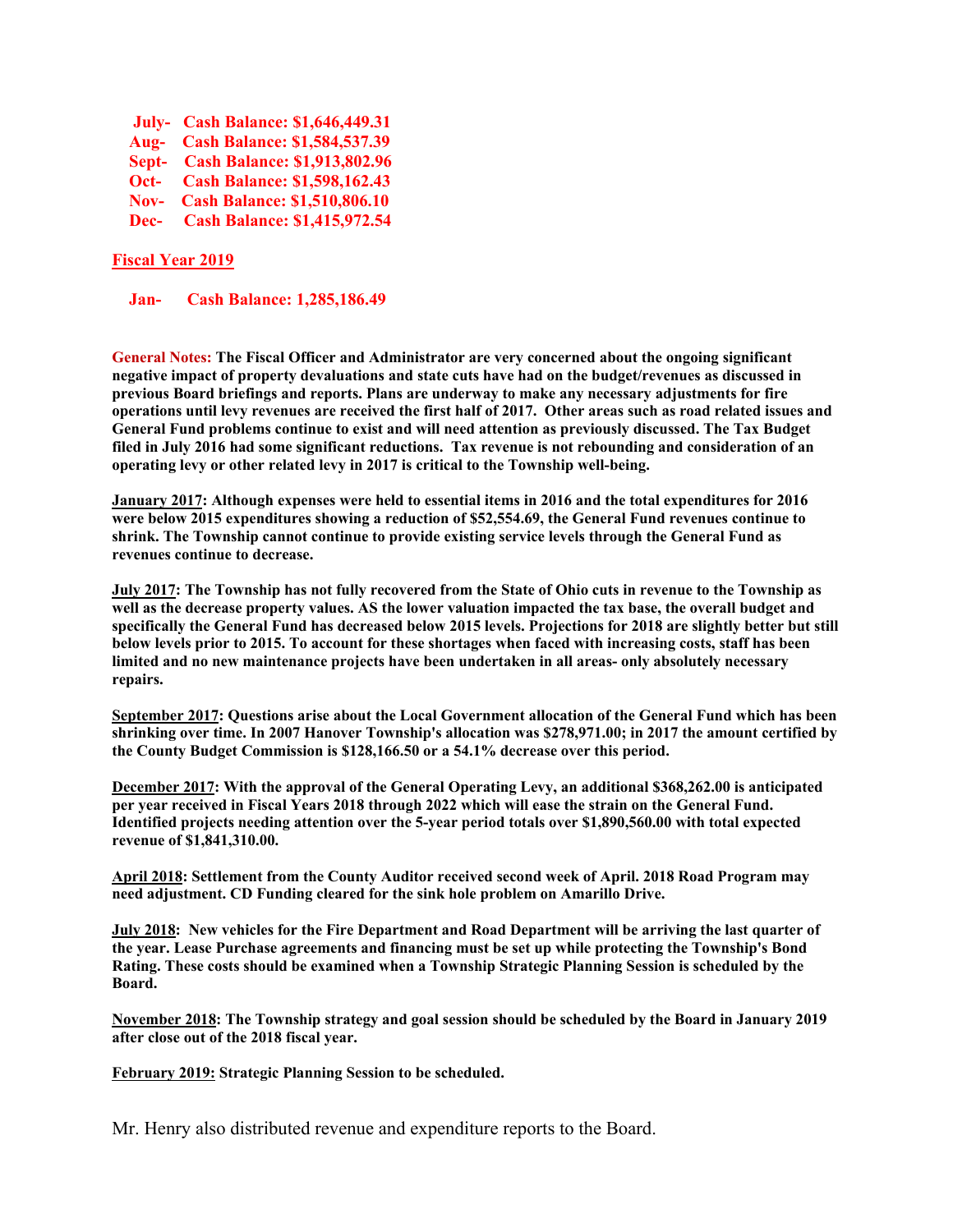#### *Old Business*

*January 2019 Fire/EMS Run Data Summary:* Mr. Henry provided the run data summary for the month of January and noted the average response time was 8.22 minutes. The busiest day for runs was Wednesdays and first shift was the busiest shift.

*Street Light Installations:* Mr. Henry reported he had signed contracts with Duke Energy for street light installations on Shank Road and Gene Avenue. Mr. Henry also reported that Duke was to install shielding to prevent light from shining into the residences of nearby property owners.

*Final Steps – Shady Nook; Presentation of Information from the Owner:* Neither Ms. Ommert, owner of the Shady Nook property, nor her legal counsel were present for the meeting. Mr. Henry explained to the Board that Ms. Ommert plans to donate the property to the Land Bank. If Ms. Ommert follows through with these plans, the Township can get grant money to demolish the building on the property. If Ms. Ommert doesn't follow through, the Township will proceed with the demolition and file a lien on the property.

## *Other Old Business:*

Under Other Old Business, Mr. Buddo asked for an update on the delivery date for the new Road Department truck. Mr. Gardner reported the truck should be finished in March and delivered in April.

## *New Business:*

*Resolution No. 22-19 – Authorizing Road Salt Purchase/Contract Butler County Engineer's Office:* Mr. Henry explained that Resolution No. 22-19 was legislation to authorize an annual contract for road salt. Purchasing through the County allows the Township to save money and he recommended authorizing the contract. After discussion, Mr. Johnson made a **motion** to adopt Resolution No. 22-19, which was seconded by Mr. Buddo. Upon roll call, all three Trustees voted yes.

# **Resolution No. 22-19 Authorizing Contract with Butler County Engineer's Office for Road Salt**

*Whereas*, Hanover Township annually enters into an agreement for the purchase of road salt through the Butler County Engineer's Office; and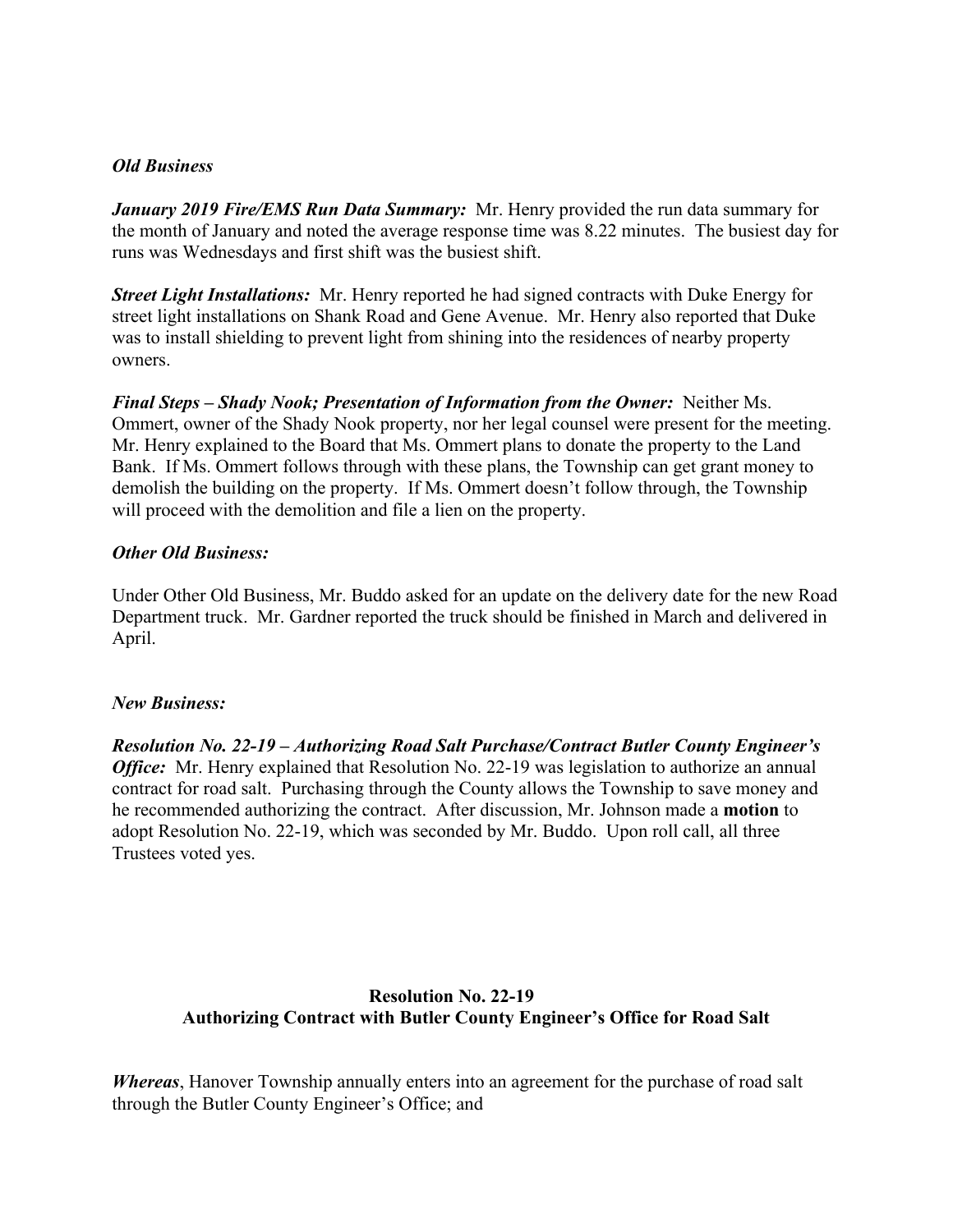*Whereas* the Butler County Engineer's Office meets all applicable State and local requirements through its bid process for road salt; and

*Whereas*, in order to save money and expedite the bidding process, it benefits the Township to enter into an agreement with the Butler County Engineer's Office for road salt in the 2019-2020 winter season,

# *Now therefore be it resolved by the Board of Township Trustees of Hanover Township Butler County, Ohio*

**Section I**. That the Board of Trustees of Hanover Township authorize entering into an agreement to participate with the Butler County Engineer's Office for the bidding and purchasing of road salt for the 2019-2020 winter season.

**Section II**. That the Township Administrator and Road Superintendent are hereby authorized to file and sign all documents associated herewith including the forwarding of the estimated salt needed as prepared by the Road Superintendent (Attachment Resolution No. 22-19).

The foregoing resolution was adopted in an open public meeting and is a reflection of the official action taken by the Board of Trustees of Hanover Township Butler County, Ohio on the  $20<sup>th</sup>$  day of February 2019.

| Gregory L. Sullivan<br>Fiscal Officer/Clerk |
|---------------------------------------------|
|                                             |

*Resolution No. 23-19 – Designation of Fire Prevention Officer as per ORC:* Mr. Henry explained that the Ohio Revised Code requires townships to annually designate a fire prevention officer. He reported he recently learned of this requirement while attending the Ohio Township Association Conference. After some discussion, Mr. Buddo made a **motion** to adopt Resolution No. 23-19, which was seconded by Mr. Miller. Upon roll call, all three Trustees voted yes.

#### **Resolution No. 23-19 Designating a Fire Prevention Officer for Hanover Township as per Ohio Revised Code Section 505.38 (B) for Calendar Year 2019**

*Whereas*, Ohio Revised Code Title V provides for the appointment of Fire Fighting personnel, qualifications and such other elements necessary to operate a fire department; and,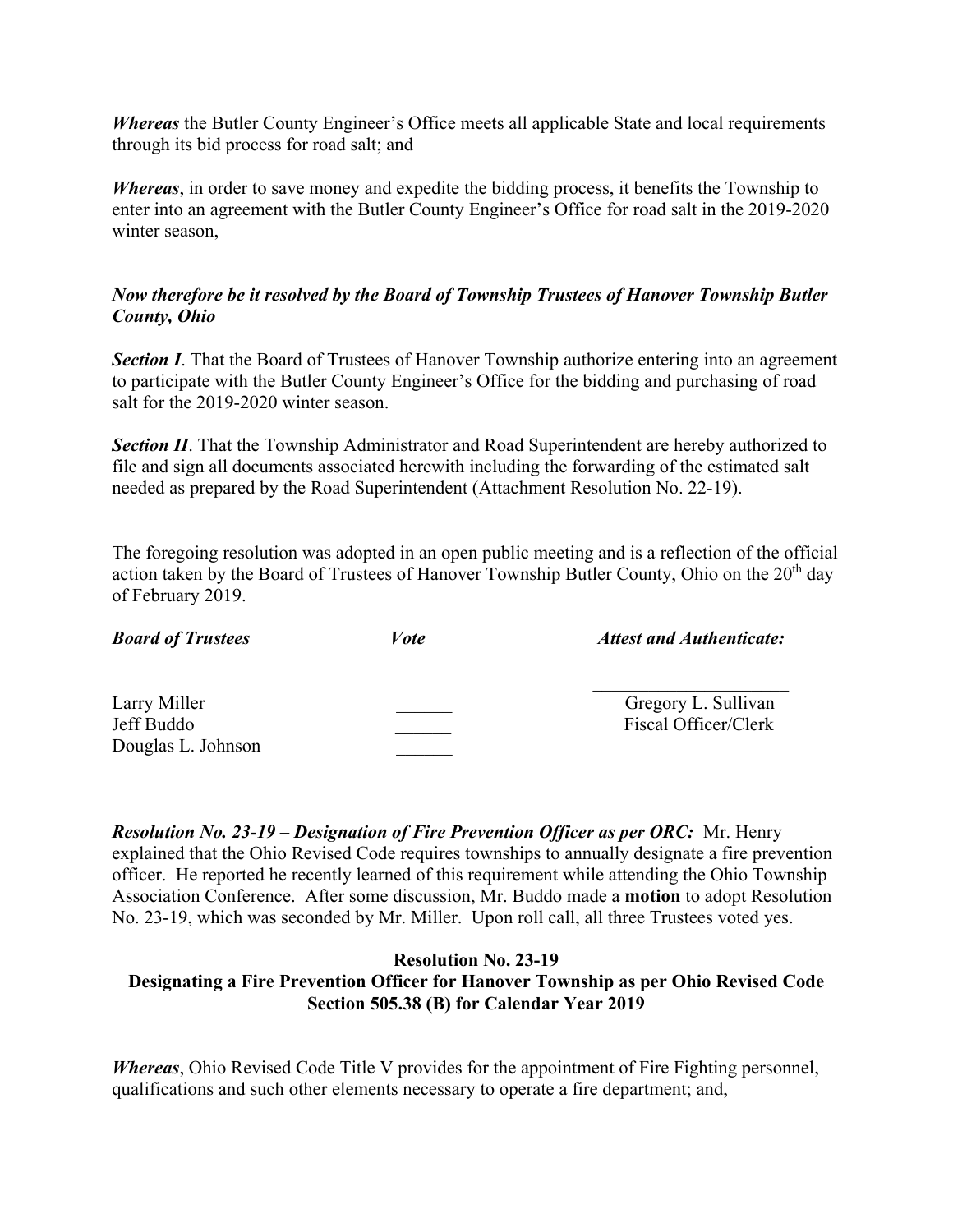*Whereas,* Section 505.38 (B) *requires* the annual appointment of a Fire Prevention Officer with many duties similar to those provided by a Fire Chief; and,

*Whereas*, it is practicable and operationally effective to designate the Fire Chief as the Fire Prevention Officer as provided for in Section 505.38 (B) of the Ohio revised Code; and

## *Now therefore be it resolved by the Board of Township Trustees of Hanover Township Butler County, Ohio*

**Section I**. That pursuant to Ohio Revised Code Section 505.38 (B), Hanover Township Fire Chief Phil Clark is hereby designated as the Fire Prevention Officer for Hanover Township for calendar year 2019.

*Section II*. That Fire Chief may recommend additional personnel to serve as Deputy Fire Prevention Officers if needed to the Board for final approval.

The foregoing resolution was adopted in an open public meeting and is a reflection of the official action taken by the Board of Trustees of Hanover Township Butler County, Ohio on the  $20<sup>th</sup>$  day of February 2019.

| <b>Board of Trustees</b> | <i>Vote</i> | <b>Attest and Authenticate:</b> |
|--------------------------|-------------|---------------------------------|
| Larry Miller             |             | Gregory L. Sullivan             |
| Jeff Buddo               |             | Fiscal Officer/Clerk            |
| Douglas L. Johnson       |             |                                 |

*Resolution No. 24-19 – Permanent Appropriations 2019:* Mr. Henry explained this type of legislation was adopted annually to set fund appropriations for the new fiscal year. After some discussion, Mr. Buddo made a **motion** to adopt Resolution No. 24-19, which was seconded by Mr. Johnson. Upon roll call, all three Trustees voted yes.

## **Resolution No. 24-19**

## **Accepting The Amounts, Rates and Projections of Revenue and Expenditures as Determined By The County Budget Commission and Fiscal Officer through The Amended Official Certificate of Estimated Resources for 2019 and Approving 2019 Fund Appropriations**

*Whereas*, the Board of Trustees and Administration have been evaluating Hanover Township's finances and reviewed the proposed tax rates and levies based upon information from the County Budget Commission; and

*Whereas*, the Board of Trustees in accordance with provisions of the Ohio Revised Code (Sections 5705.34 and 5705.35) had previously adopted a Tax Budget for the next succeeding fiscal year commencing January 1, 2019; and,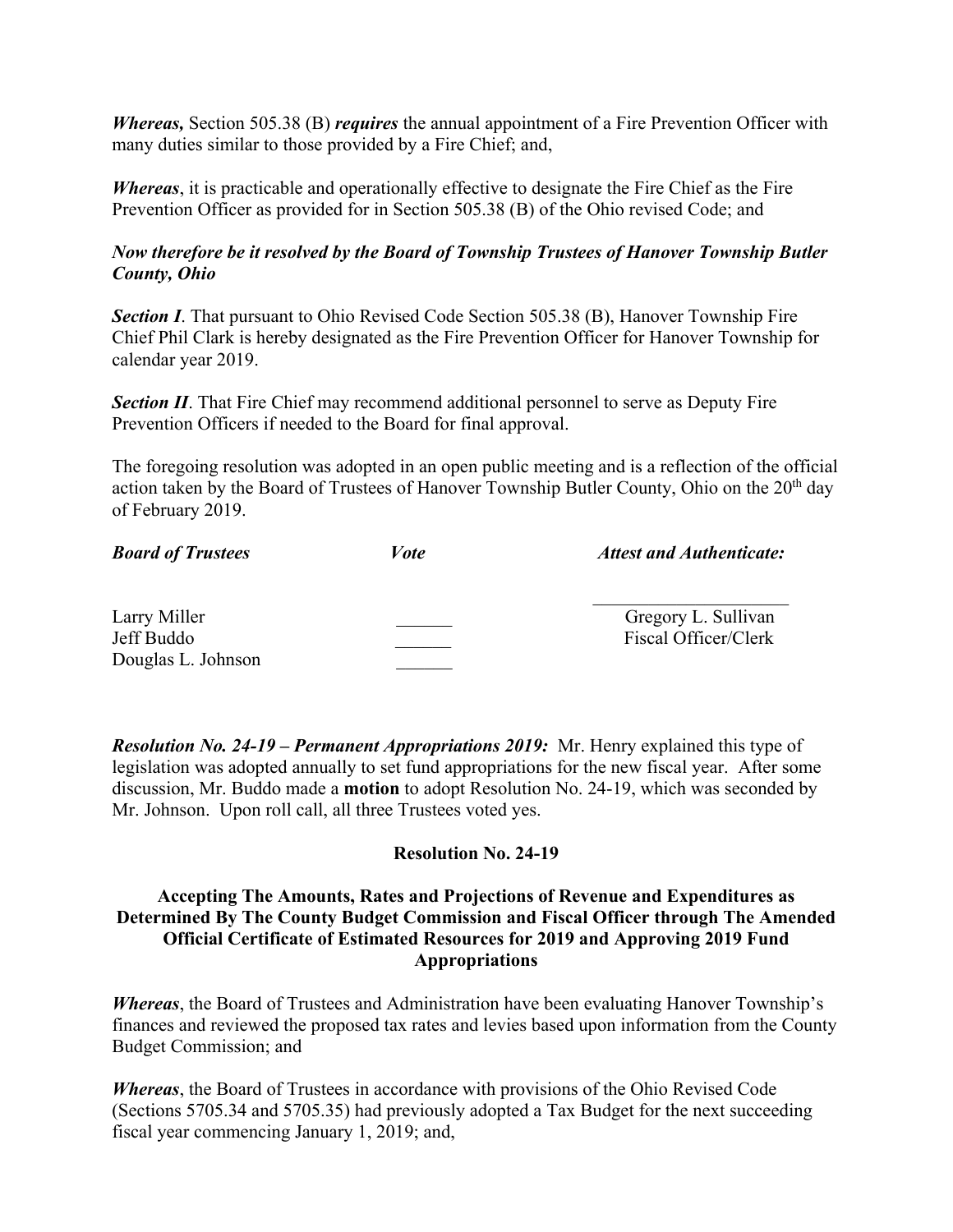Whereas, The Fiscal Officer is certifying to the County Budget Commission the 2019 Estimated Resources for Hanover Township totaling \$3,688,312.94 to be used as the basis for establishing Permanent Appropriations,

## *Be it resolved by the Board of Township Trustees of Hanover Township Butler County, Ohio*

**Section I**. That the Amended Official Certificate of Resources for Hanover Township as prepared by the Fiscal Officer for Fiscal Year 2019 totaling \$3,688,312.94 is hereby preliminarily approved (Reference ORC 5705.36) as reflected in the attachment herewith labeled "Attachment Resolution No. 24-19" for submission to the County Budget Commission.

**Section II.** That the Fiscal Officer is authorized to establish 2019 final appropriations by fund and establish budgets based upon said projections of fund balances and anticipated revenues.

The foregoing resolution was adopted in an open public meeting and is a reflection of the official action taken by the Board of Trustees of Hanover Township Butler County, Ohio on the  $20<sup>th</sup>$  day of February 2019.

| <b>Board of Trustees</b>                         | <i>Vote</i> | <b>Attest and Authentication:</b>           |
|--------------------------------------------------|-------------|---------------------------------------------|
| Larry Miller<br>Jeff Buddo<br>Douglas L. Johnson |             | Gregory L. Sullivan<br>Fiscal Officer/Clerk |

*Resolution No. 25-19 – Amend Credit/Credit Card Policy – clarifying existing provisions:* Mr. Henry explained that he and Fiscal Officer Greg Sullivan had reviewed State Auditor requirements recently issued in regard to Credit/Credit Card Purchases and as a result, were recommending adoption of updates to the Township's Credit/Credit Card Policy. After some discussion, Mr. Buddo made a **motion** to adopt Resolution No. 25-19, which was seconded by Mr. Johnson. Upon roll call, all three Trustees voted yes.

#### **Resolution No. 25-19 Adopting Credit/Credit Card Purchasing Policy as Amended for Application to all Township Operations**

Whereas, the Township Administrator and Fiscal Officer have reviewed Ohio State Auditor requirements recently issued in regard to Credit/Credit Card Purchases; and,

Whereas, the current policy adopted in 2009 and modified in 2010 is still sound but should have clarifications as set forth by the State Auditor's Office; and,

Whereas, the Administration officials have redrafted the aforementioned policy with suggested changes; and,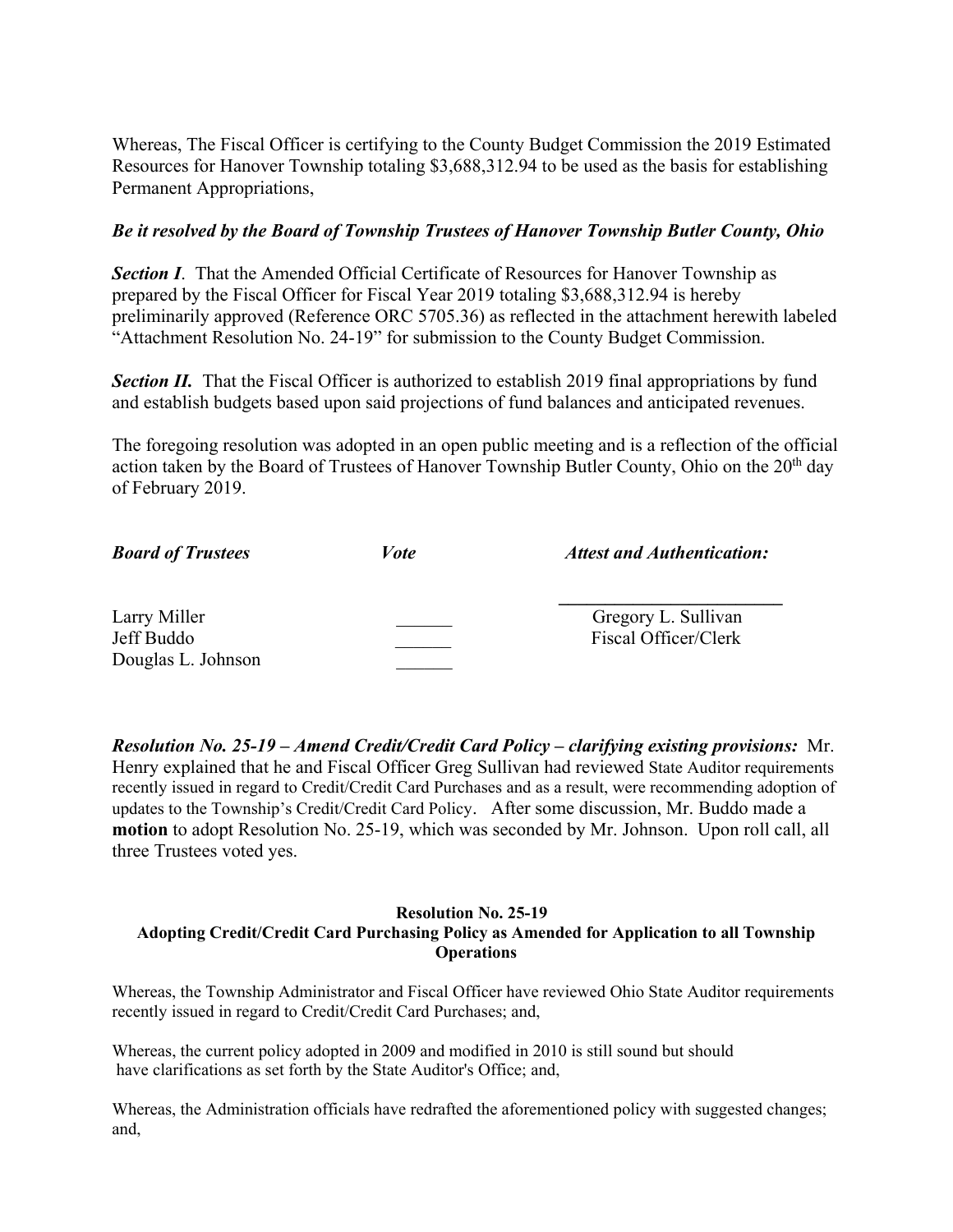Whereas, the Township Administrator recommend the Board of Trustees approve the amended policy as set forth in the attachment herewith,

#### **Be it resolved by the Board of Trustees of Hanover Township, Ohio**

**Section I**. That Board hereby adopts in its entirety the amended Credit/Credit Card Purchasing Policy as set forth in the attachment herewith.

**Section II**. That the Township Administrator is hereby directed to forward a copy to all operating departments of the Township.

**Section III**. That the Board of Trustees acted upon this matter in an open public meeting on February 20, 2019 with all three Trustees voting in favor of Resolution No. 25-19.

| <b>Board of Trustees</b>                         | Vote | <b>Attest and Authentication:</b>           |
|--------------------------------------------------|------|---------------------------------------------|
| Larry Miller<br>Jeff Buddo<br>Douglas L. Johnson |      | Gregory L. Sullivan<br>Fiscal Officer/Clerk |

# **Hanover Township Credit/Credit Card Purchasing Policy**

## **Purpose:**

Ohio Revised Code Section 505.64 permits the Board of Trustees of Hanover Township to authorize an officer, employee, or appointee of Hanover Township to use a credit card account held by the Board. This Credit Card Account Policy is enacted to govern the use of any credit card accounts and their related presentation instruments, including credit cards and checks, by any and all people authorized by the Board to use a credit card account held by the Board of Trustees or in the general name of Hanover Township.

The purpose of this policy is to identify those Township officials authorized to be issued Township purchasing/credit cards and to govern the proper use of those cards.

## **Scope:**

The Township may acquire corporate purchasing cards for authorized Township Officials for expenses incurred consistent with Township policy and state law in the conduct of Township business.

## **Use of Credit Cards:**

The Board of Trustees may authorize an officer, employee, or appointee to use a Credit Card Account from time to time. The list of people authorized to use a Credit Card Account, and their position with the Township, is listed below. The Authorized User List should be updated by the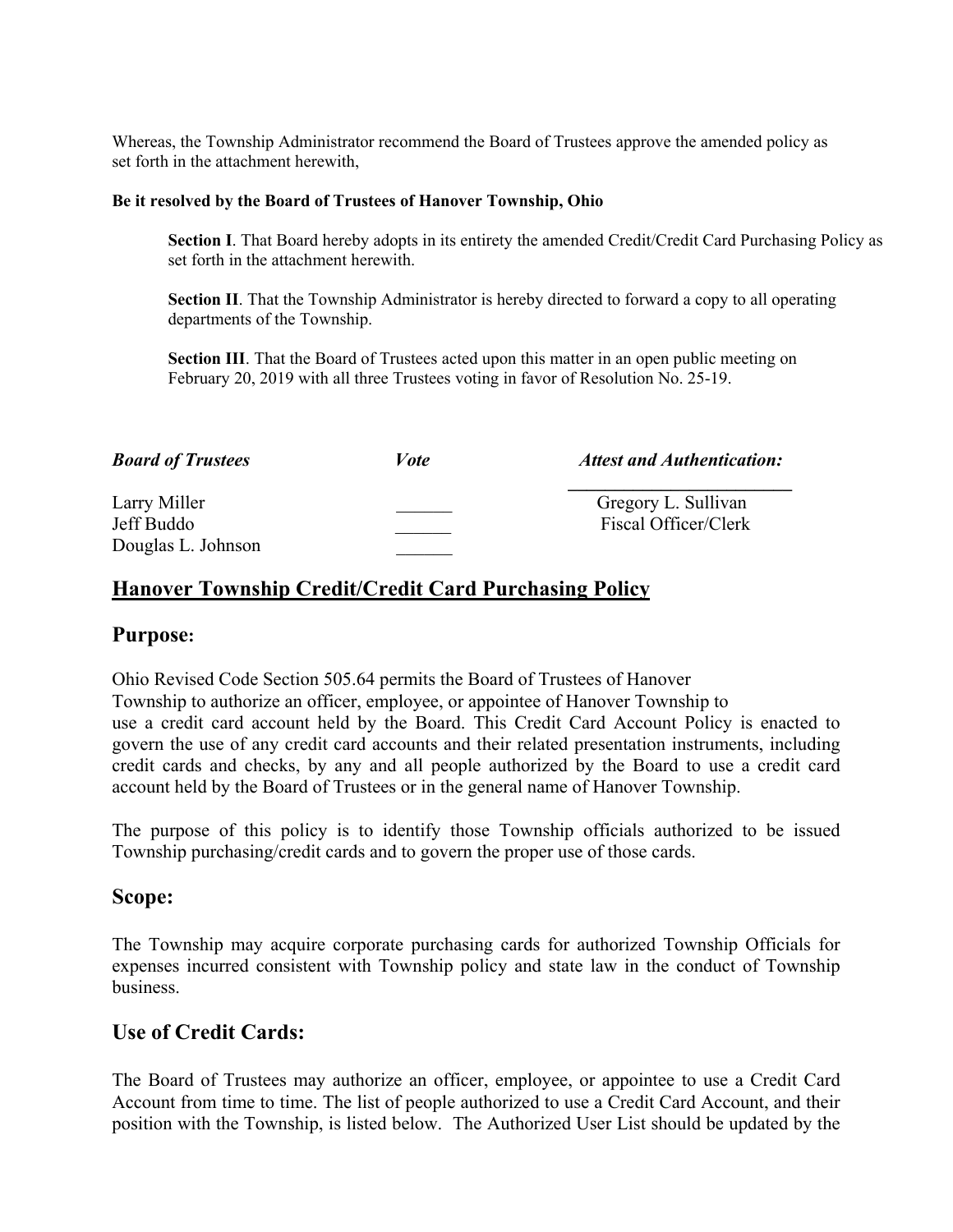Board, its designated representative, or the Township Fiscal Officer each time a person is added or removed from such list.

The following Township Officials are authorized to have purchasing/credit cards issued on the Township behalf:

Township Trustees if Issued Road Superintendent Fiscal Officer Fire Chief Township Administrator Deputy Fire Chief

Other Officials approved by the Fiscal Officer and Township Administrator which shall be reported to the Board from time to time. In addition, Credit cards may be issued for use in emergency vehicles for fuel fill up.

# **Receipts:**

Original, itemized receipts must be submitted to the Fiscal Officer or the Fiscal Officer's designee as soon reasonably possible. The receipt should include the customer copy of the receipt, any invoice from the vendor, the cost of the goods or services purchased, and the date of the purchase. The Authorized User should also submit documentation verifying the purchase was made on behalf of the Township, if necessary to describe the purchase.

# **Misuse:**

Using a Credit Card for Unauthorized Expenses, as the same are discussed in Section 3 of this Article I, constitutes misuse. Failing to submit receipts, or submitting incomplete information, within a reasonable time after making a purchase also constitutes misuse.

Any public servant, as the same is defined in §2921.01 of the Revised Code of Ohio who knowingly misuses a Credit Card will be subject to criminal prosecution pursuant to §2913.21 of the Revised Code of Ohio. Misuse of a Credit Card may result in disciplinary action up to and including termination.

Any public servant, as the same is defined in §2921.01 of the Revised Code of Ohio who knowingly misuses a Credit Card will be subject to criminal prosecution pursuant to §2913.21 of the Revised Code of Ohio. Misuse of a Credit Card may result in disciplinary action up to and including termination.

# **Cancellation and Stolen Lost/Stolen Credit Cards:**

An individual Credit Card connected to a Credit Card Account should be cancelled upon the determination of the Board.

In the event a Credit Card is lost or stolen, or the Authorized User has reason to believe a Credit Card is lost, stolen, or used in an unauthorized manner, the Authorized User shall immediately notify the Fiscal Officer or the Fiscal Officer's designee in person or by phone and in writing.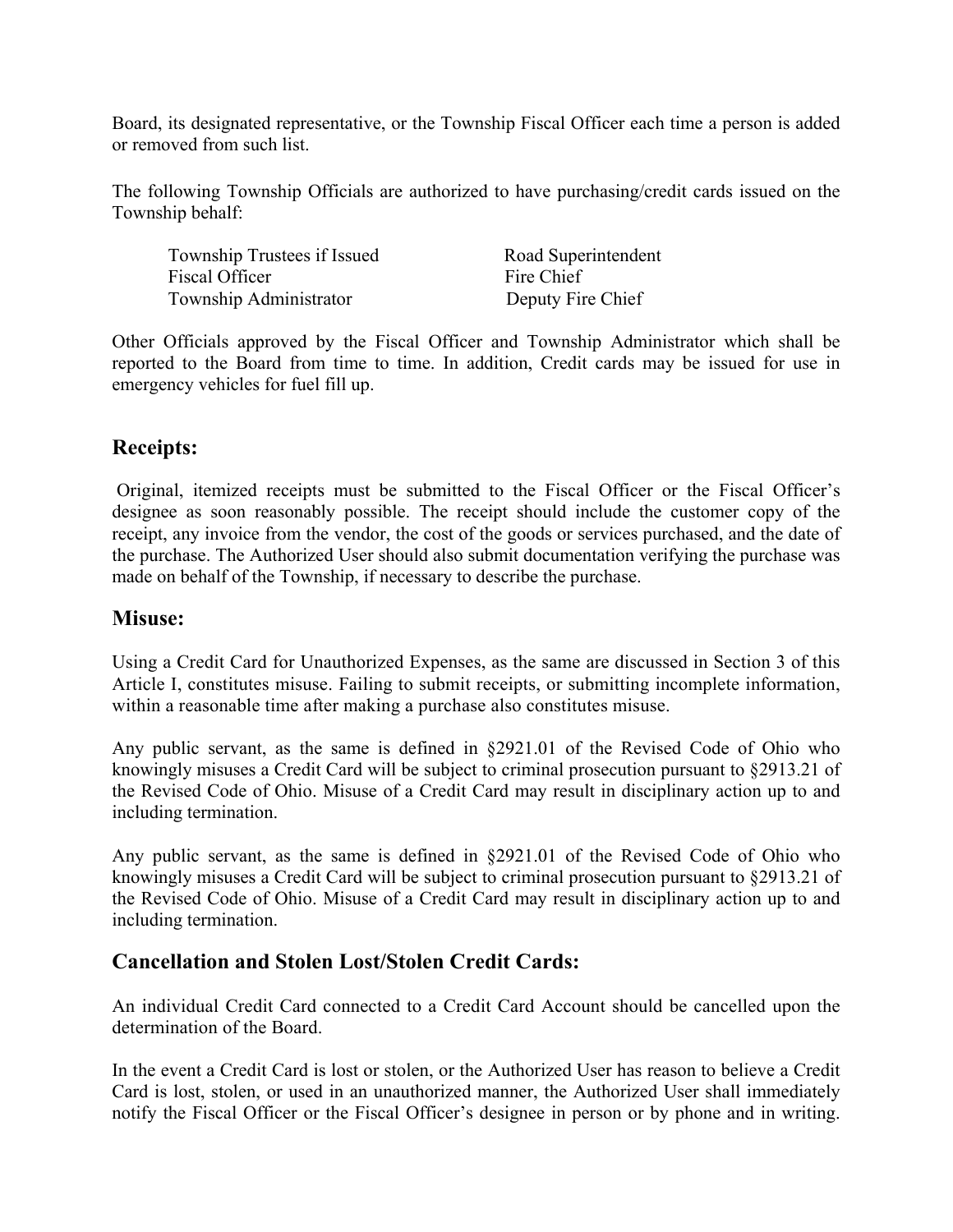The Fiscal Officer or the Fiscal Officer's designee must notify the card issuer immediately. The Authorized User must provide all necessary information required by the Township or the card issuer relating to the disappearance of the Credit Card.

# **Fiscal Officer Duties:**

The Fiscal Officer should use a system to sign out Credit Cards to Authorized Users and should keep records of when an Authorized User signs out and returns a Credit Card.

The Fiscal Officer shall monitor purchase limits and set amounts according to need and policy. The Fiscal Officer shall keep the Board of Trustees updated on the implementation and use of credit/credit cards.

When an employee leaves his/her position, the purchasing/credit card issued to that individual will be cancelled by the Fiscal Officer.

# **Eligible Travel and Business Expenses**

The purchasing/credit card shall be used for eligible travel and/or business expense incurred by the authorized cardholders and for the purchase of items necessary for the conduct of Township business. The purchasing/credit card is to be used solely for the purchase of a business nature. All charges will be paid through the appropriate budgeted accounts appropriated in the annual operating budget/appropriations.

## **CARDHOLDER ENROLLMENT FORM:**

Prior to receiving the purchasing/credit card, the individual accepting responsibility for the card will complete form **CARDHOLDER ENROLLMENT FORM (copy attached)** which requires the approval of the Township Administrator and Fiscal Officer. In addition, the employee may be required to complete and sign such other forms as may be required by the business establishment or bank. All forms are to be completed and returned to the Township Administrator. Once approved, the individual will be assigned a purchasing/credit card and a sales tax exemption form or card.

When a purchase is made using the card, the individual making the expenditure shall note a brief description (purpose of travel, purpose of meals provided for other named individuals, purpose for a product being purchased from a specific vendor, etc.) on the front or back of the customer copy, or on a separate attachment. In a case when a transaction may be exempt from sales tax the employee shall present the sales tax exemption card or form.

Upon receiving the monthly statement, the individual will then verify that the customer receipt match the monthly statement received from the bank or business. The Fiscal Officer will reconcile the receipts to the monthly statement. Any late payment fees associated with the delay in forwarding receipts will be the personal responsibility of the authorized cardholder unless otherwise exempted or approved.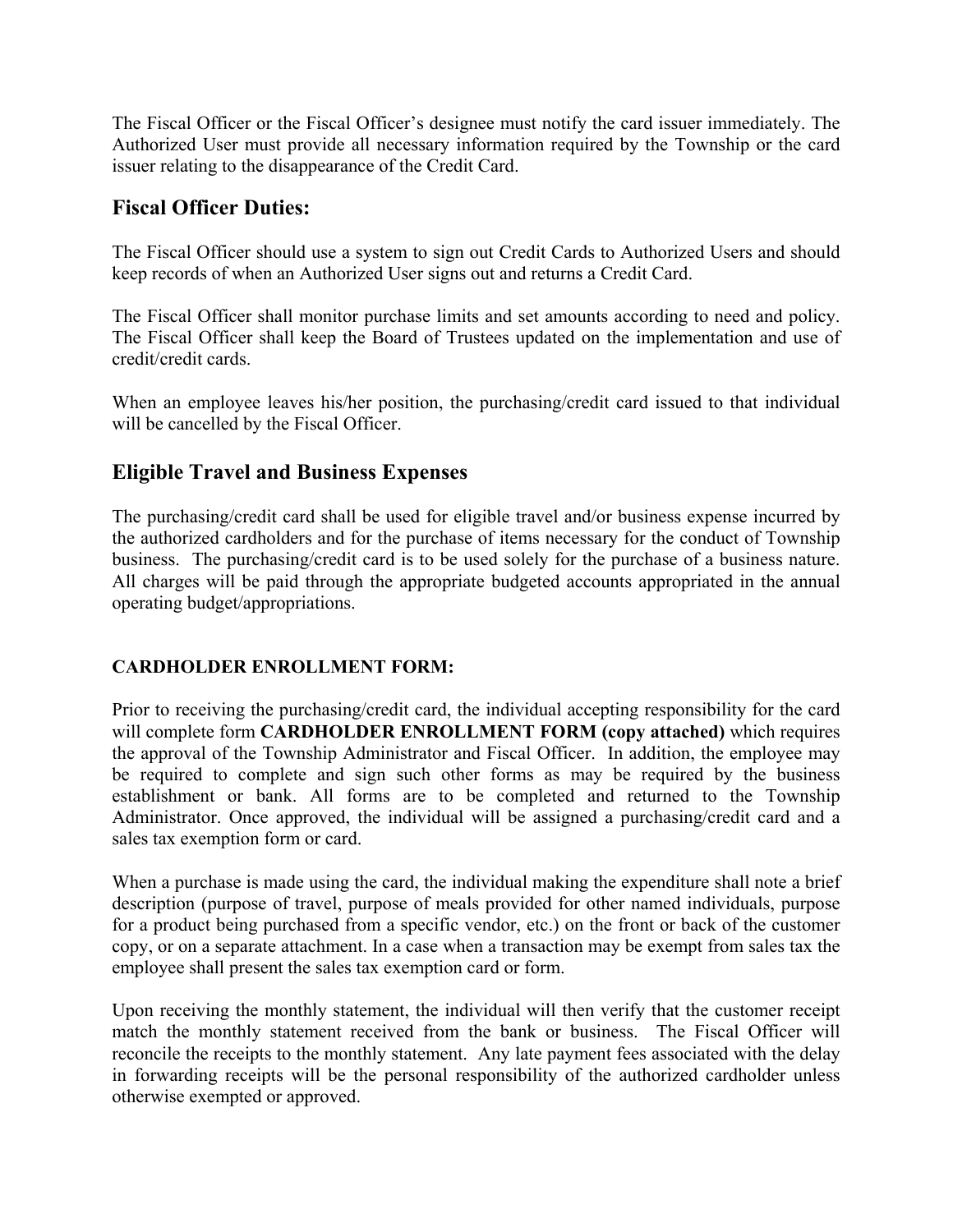If for some reason a customer receipt is missing to reconcile the monthly statement a written explanation must be submitted for explaining the nature of the purchase. Please be advised that this is an exception. In all cases, it is the responsibility of the cardholder to obtain receipts for purchases made with a Township purchasing/credit card.

Use of a purchasing/credit card, which is not in accordance with this policy, and/or any of the terms, agreements or procedures, may result in loss of card privileges and where appropriate, disciplinary action.

# **Vendor Specific Credit Cards**

The Township Administrator and/or Fiscal Officer will maintain vendor specific credit cards which are to be used for small dollar, high volume, and repetitive purchases at local businesses. The vendor specific credit cards maintained will be the following:

- Lowe's– to be used for various operational supplies and building materials.
- Staples to be used for purchasing office products and supplies for City operations.
- Wal-Mart/Sam's to be used for the purchase of products and supplies for Township operations.

When a purchase is made using the card obtained from the Township, the individual making the expenditure shall present the sales tax exemption card and write a brief description (purpose for a product being purchased) on the front or back of the customer copy, then return the card to the Administrator or Fiscal officer.

# **Authorized by: Resolution No. 25-19**

# **History:**

Adoption History: 2009/2010 Amended February 20, 2019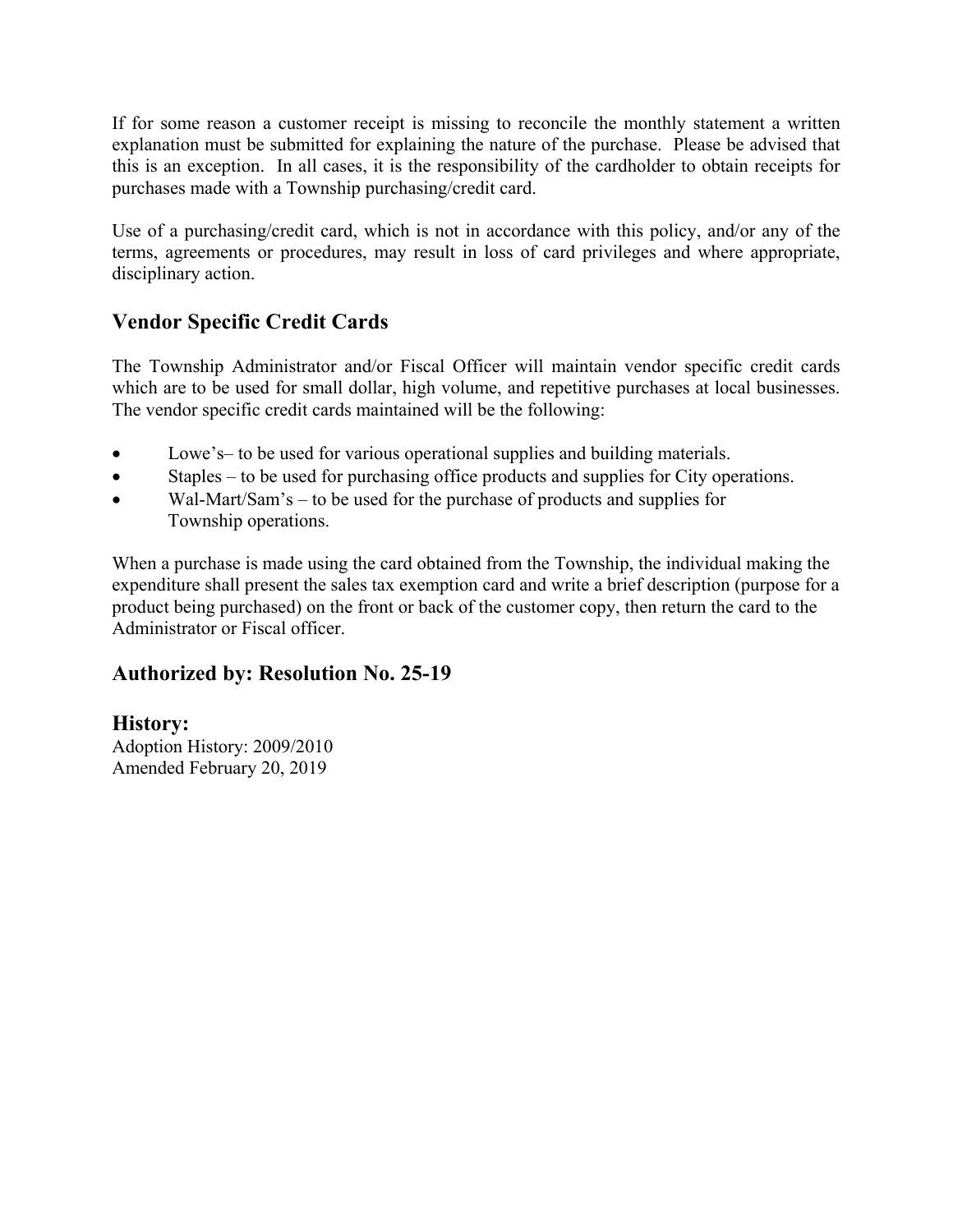## **HANOVER TOWNSHIP PURCHASING CARD ENROLLMENT FORM**

# **Section I Approval**

A Township purchasing card is requested for the following official/employee:

| Name:                                                                                                                            | Date:                  |
|----------------------------------------------------------------------------------------------------------------------------------|------------------------|
| Individual Transaction Dollar Limit (not to exceed \$2,000.00):                                                                  |                        |
| (Higher limits, especially for emergency purchases, may be authorized<br>by the Board, Fiscal Officer or Township Administrator) |                        |
| Monthly Dollar Limit (not to exceed \$3,000.00):                                                                                 |                        |
| <b>Approved Signatures:</b>                                                                                                      |                        |
|                                                                                                                                  | <b>Fiscal Officer</b>  |
|                                                                                                                                  | Township Administrator |

# **Section II Cardholder's Responsibility**

I understand that the use of this Township purchasing card to purchase goods and services for other than Township business purposes is strictly prohibited and that such misuse of the card may where appropriate result in disciplinary action. I also understand that I may be held personally responsible for any unauthorized and/or non-business related purchases made on my assigned Township purchasing card and by means of this document, I do hereby authorize the Fiscal Officer to deduct any amounts determined to be of a personal nature, or late fees related to inability to promptly and properly submit the billing statement for payment from my payroll unless other arrangements are approved by the Township.

I have read and understand the terms, agreements, policies and procedures related to the issuance of a Township purchasing card to me and agree to the conditions noted above.

| Cardholder's Signature                                             | Date         |
|--------------------------------------------------------------------|--------------|
| <b>Section III Hanover Township Purchasing Card Responsibility</b> |              |
| Card Account Number:                                               | Date Issued: |

Acknowledgment of Receipt by Cardholder: **As some of these items do not have an invoice, it is the responsibility of the individual using the credit** 

**card to request an invoice or receipt of payment from the vendor to meet the purchasing policy's payment documentation requirement. It will be the responsibility of each employee using a Township credit to obtain a receipt for goods or services purchased with a Township credit card. (See Purchasing Card Policy)**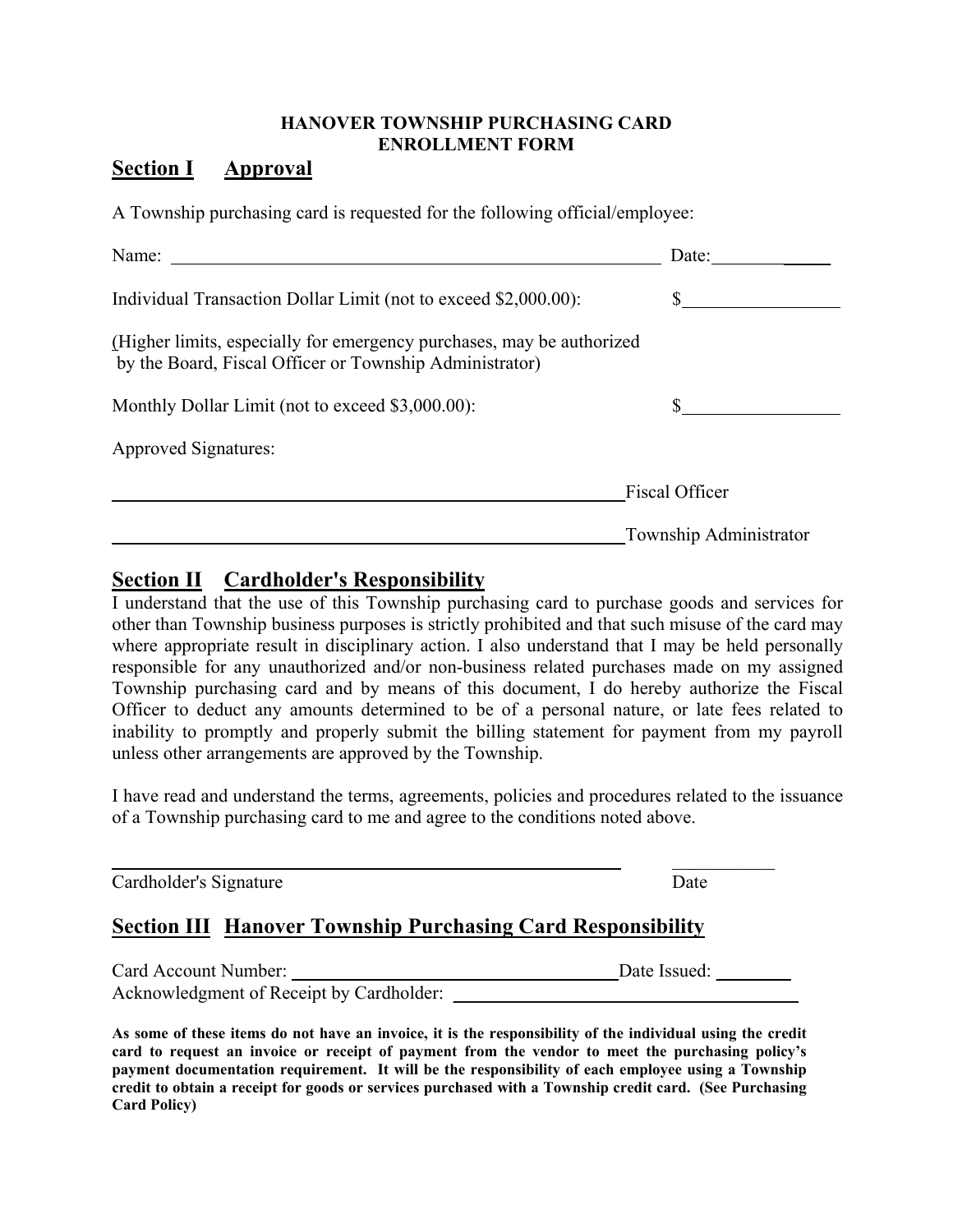*Resolution No. 26-19 – Authorize Filing of BREC Grant Applications:* Mr. Henry explained that the Township files applications for BREC grants twice a year (February and August.) Mr. Henry explained that he and the Fire Chief recommended applying for BREC grants to purchase another Lucas System and an AED unit for the Road Department building. After some discussion, Mr. Johnson made a **motion** to adopt Resolution No. 26- 19, which was seconded by Mr. Buddo. Upon roll call, all three Trustees voted yes.

#### **Resolution No. 26-19**

#### **Authorizing the Filing of February 2019 Applications for the Butler Rural Community Connections Grant Program**

Whereas, the Board of Trustees has reviewed the requirements for the February 2019 Community Connections Grant program sponsored by the Butler Rural Electric Cooperative; and,

Whereas, the Township has established priorities to serve the residents of the Township the cost of which exceeds available revenues especially in the areas of Fire/EMS Operations, Road department functions, Community Center Operations and Cemetery functions; and,

Whereas, reduction in revenues resulting from property devaluations and funding cuts from the State of Ohio have hampered the ability of the Township to fund a number of projects and equipment such as those referenced herein; and,

Whereas, the Board of Trustees rates basic services such as those items that relate to serving the emergency needs of the public as a high priority and recognize the need for the continued development of the Hanover Township Memorial Park, Community Center and programming that serves the overall best interests of Township residents; and,

Whereas, the projects submitted for Community Connections Funding have no assigned funding source but the Township will continue to focus on key priorities,

#### **Be it resolved by the Board of Trustees of Hanover Township, Ohio**

**Section I**. That Board authorizes up to two applications to be submitted at the Administrator's discretion to the Butler Rural Cooperative Community Connections Program by the end of February 2019 as reflected in the attachment labeled: Attachment to Resolution No. 26-19 Grant Projects.

**Section II**. That the Township Administrator is hereby authorized to complete the necessary documents and sign the appropriate forms to submit one or both applications referenced herein.

**Section III**. That the Board of Trustees acted upon this matter in an open public meeting on February 20, 2019 with all three Trustees voting in favor of Resolution No. 26-19.

| <b>Board of Trustees</b> |
|--------------------------|
|--------------------------|

*Form <i>Board Attest and Authentication:*  $\overline{a}$ 

Larry Miller Gregory L. Sullivan Jeff Buddo Fiscal Officer/Clerk Douglas L. Johnson \_\_\_\_\_\_

 $\mathcal{L}_\mathcal{L} = \mathcal{L}_\mathcal{L} = \mathcal{L}_\mathcal{L} = \mathcal{L}_\mathcal{L} = \mathcal{L}_\mathcal{L} = \mathcal{L}_\mathcal{L} = \mathcal{L}_\mathcal{L} = \mathcal{L}_\mathcal{L} = \mathcal{L}_\mathcal{L} = \mathcal{L}_\mathcal{L} = \mathcal{L}_\mathcal{L} = \mathcal{L}_\mathcal{L} = \mathcal{L}_\mathcal{L} = \mathcal{L}_\mathcal{L} = \mathcal{L}_\mathcal{L} = \mathcal{L}_\mathcal{L} = \mathcal{L}_\mathcal{L}$ 

*Motion – Fire Gear:* The Fire Chief has determined there is a need to purchase 1-2 specific sized turn out gear units for department members. Chief Clark has researched the matter and the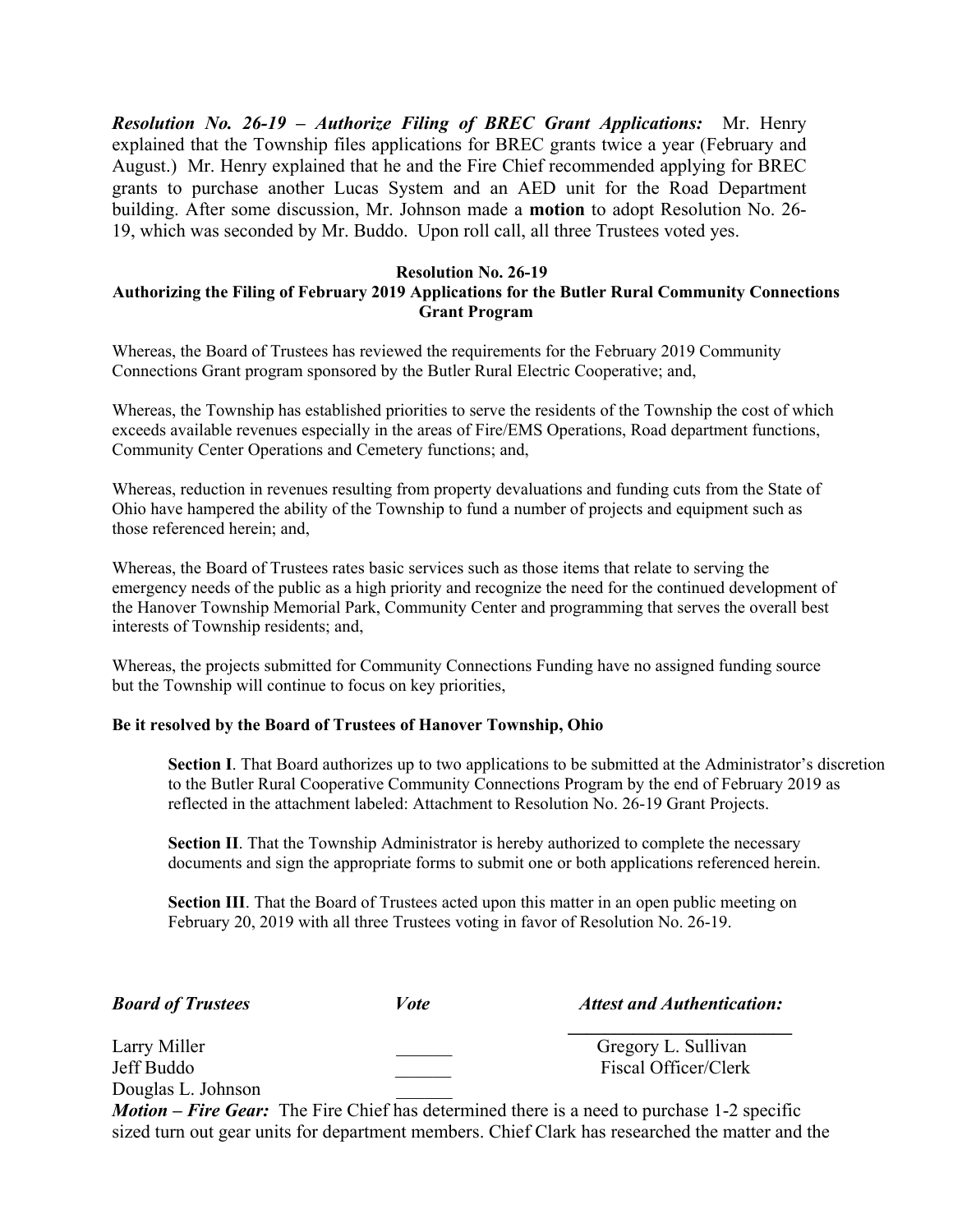best current service and pricing is through Fire Safety Services, Inc. The Township can take advantage of current pricing as the gear is due to increase by 3 to 4% in March. To address this matter, a motion is necessary to allow a purchase of up \$10,500.00.

**Motion** made by Mr. Buddo, seconded by Mr. Johnson, to approve purchase of fire turn out gear through Fire Safety Services, Inc. for an amount not to exceed \$10,500.00 as per proposal. After discussion, the Fiscal Officer conducted a roll call vote with all three Trustees voting yes.

*Acknowledgement for the Record – PUCO License – Electric Aggregator 2019 to 2021:* Mr. Henry reported that the Township's license to provide governmental aggregation services had been renewed for a three-year period. **Motion** made by Mr. Buddo, seconded by Mr. Johnson, to accept for the record the new PUCO license to provide governmental aggregation services for the three-year period commencing January 19, 2019. After discussion, the Fiscal Officer conducted a roll call vote with all three Trustees voting yes.

*Reminder – County Engineer's Seminar – February 28, 2019:* Mr. Henry asked the Board to note the reminder information in their meeting packets regarding the County Engineer's Annual Township Seminar.

#### *Other New Business*

Under Other New Business, Mr. Henry asked the Trustees to note miscellaneous correspondence and general information in their meeting packets which included: Butler County Building Permit Report for January 2019; an Ohio Township Association legislative update; Medicount Management Billing Report for 2017 and 2018; an invitation to the Southwest Regional Water District's Annual Meeting; and a notice regarding Butler Rural Electric Annual Meeting on April 25, 2019.

Also under Other New Business, Mr. Henry reported the Township had received earlier that day from the Butler County Subdivision Review Committee notice of a meeting to occur on February 27. The Committee will be considering applications for zone changes. Mr. Henry provided the Board copies of additional information regarding a zone change request for an event center. Mr. Henry reported that the property owners want to address the Board at its March meeting to share their event center concept with the Board.

Also under Other New Business, Mr. Henry reported that there continues to be a problem with trash around the recycling containers and Rumpke has recommended the addition of a third recycling container. The Board agreed to permit the addition of a third container.

Also under Other New Business, Julie Prickett thanked the Board members and staff for the flowers that were sent to the funeral service for her mother

There being no further regular business to be considered by the Board of Trustees, Mr. Johnson made a **motion** to adjourn this part of the meeting and move into Executive Session, which was seconded by Mr. Buddo. Upon roll call, all three Trustees voted yes.

There being no further action or matters to consider, adjournment was in order.